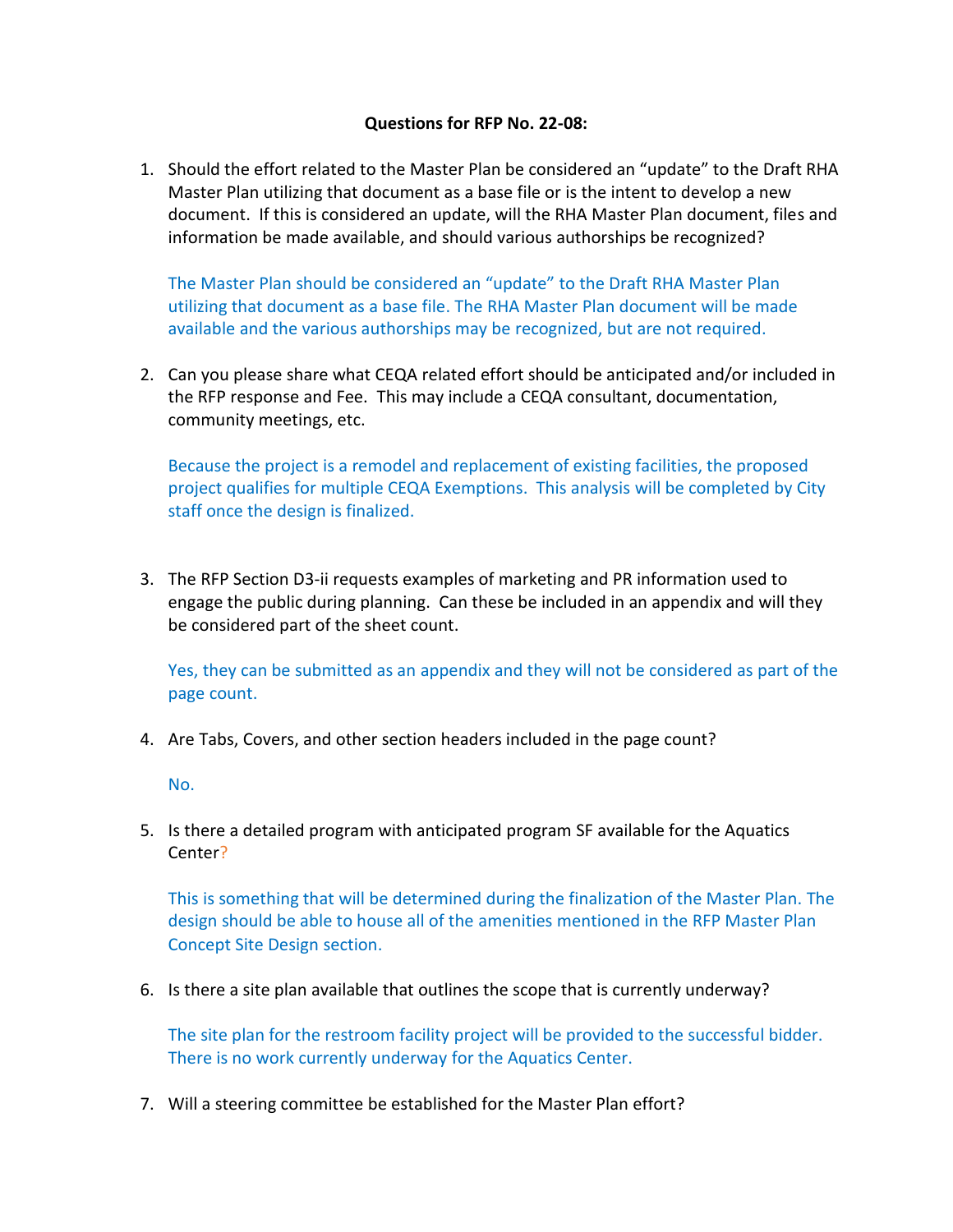Yes.

8. Will there be a survey required for the entire Master Plan area or just the Aquatics Center site?

## Just the Aquatics Center Site.

9. Per Section F Scope of Work, Item 17: Is the Aquatics Center the only scope that will be required to be taken through Plans, Specifications and Bid Documents? Please confirm the extent of Master Plan scope outside of the Aquatics Center that will be required to be taken through Construction Documents.

Yes, the Aquatics Center is the only scope that will be required to be taken through plans, specifications and bid documents.

10. For the maximum 50 page requirement, would that be double-sided pages (100 single pages total)? Or will 50 pages be the maximum number of single pages?

50 double sided pages, for a total of 100 single pages.

11. Will the City be providing a Geotechnical report and contract directly with their own Geotechnical Engineer and Environmental Consultant?

The City will not provide a geotechnical report. The City will provide environmental services. Please refer to number two.

12. Submit examples of marketing and PR used to engage the public during planning, as well as outreach documentation and materials that were used to explain to and educate the public about the Master Plan and planning process. Are these examples excluded from the page count? Can they be placed in an appendix?

Yes, please refer to number three.

13. Is the budget of \$10-12 million the construction cost or project cost?

This is the total project (Master Plan update, Aquatic Center design and construction) budget that we are projecting at this time.

14. Are plans available for the new restroom facility / walkways / food truck staging areas / Great Lawn event space project currently in progress? Are there any other relevant mobility, streetscape or infrastructure projects occurring in and around the site? If so,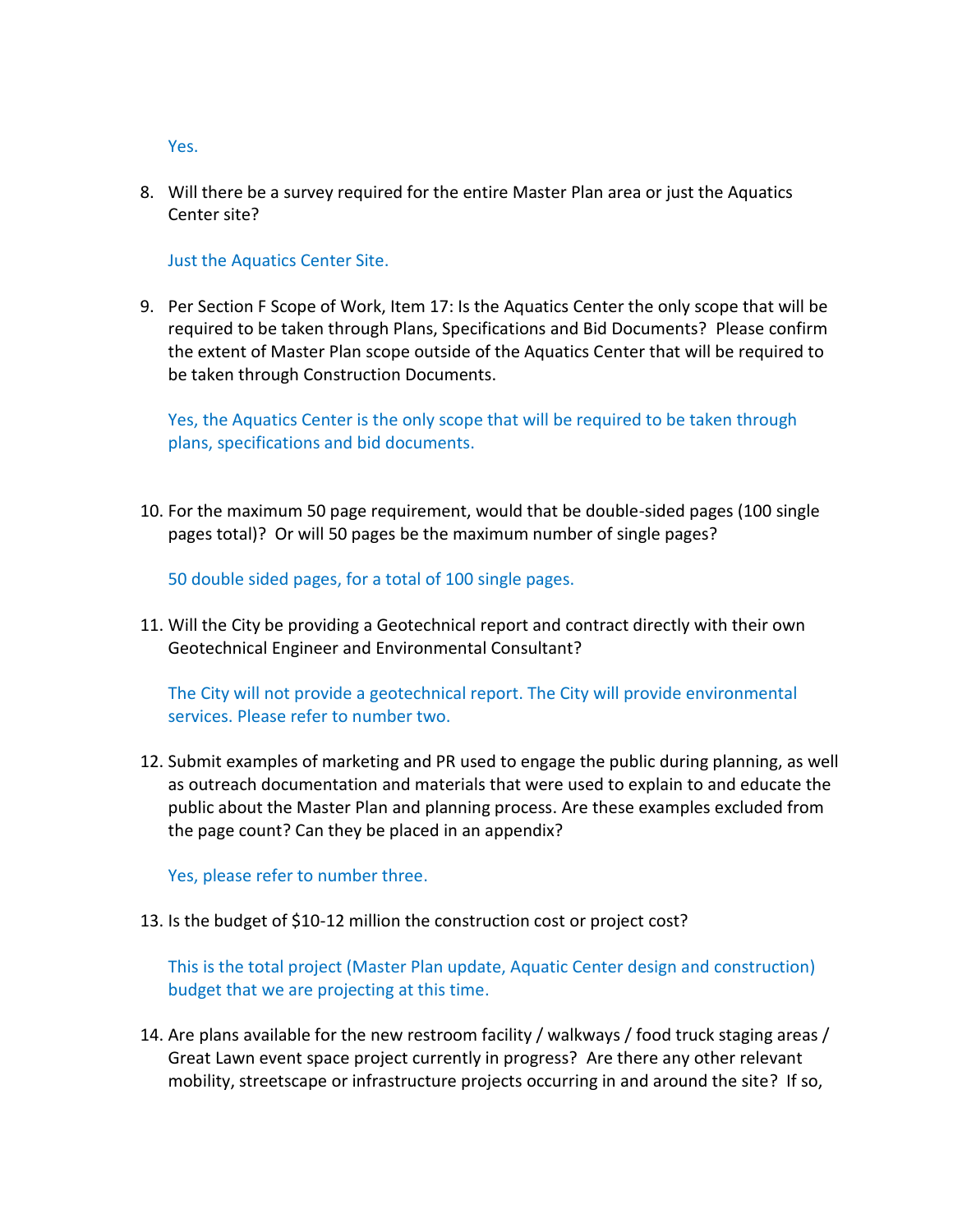will they be available prior to proposal? This information would be helpful in determining the revised masterplan scope of work.

Regarding the existing plans, please refer to number six. There are no other relevant mobility, streetscape or infrastructure projects occurring in and around the site.

15. Are existing as-builts available of the entire site including underground utilities and electrical? If so, will this be available prior to proposal?

Any as-builts available will be provided to the successful bidder.

16. Please define "full service food preparation" scope for the aquatic center. Is the intent a production/cooking kitchen and to what scale? This information will help determine size, scope, code requirements and Health Department requirements.

The intent is that the concession facility will be able to provide unpackaged/open hot food such as hot dogs and nachos.

17. Please confirm if the budget of \$10-12M is specific to the Aquatic Facility only. The budget appears light for the program noted. Will the Aquatic Center be completed in multiple phases?

Please refer to question 13. The aquatic center could potentially be completed in multiple phases.

18. Please clarify the extent of the Aquatic Center design portion of the scope. Is it limited to the building and areas within the aquatic center perimeter fence and required utilities or will there be additional site improvements extending south and/or streetscape to the north?

The Aquatic Center design may require minor paving in the parking lot, concrete curb, gutter, driveway approaches as necessary.

19. Please clarify the intent for "Identify public art opportunities". Is it limited to defining locations for future public art or require the consultant to define the art scope and/or review artist candidates?

Yes, it is limited to defining locations for future public art.

20. What are the AV, Security Cameras and Security System scope requirements for the Aquatic Center? Does the City work with a vendor to procure and install the systems and equipment and only infrastructure and conduit route design is required or is a full design including specification of systems required?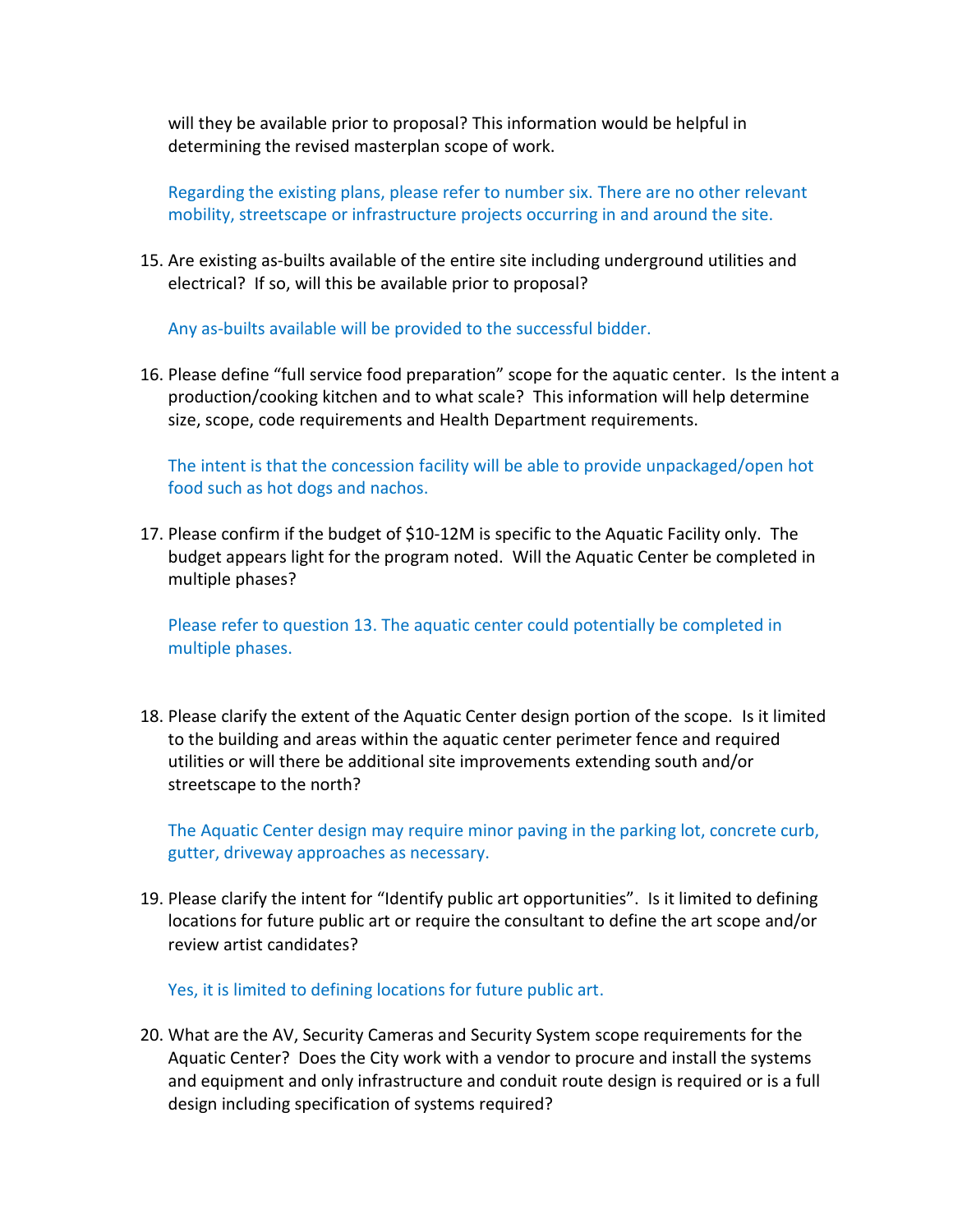Only infrastructure and conduit route design is required. The project documents should include the security design with guidance from the City's Information Systems Department on camera preferences, and from PD on locations.

21. Is there a Geotechnical report for the site available? If not, will the preparation of geotechnical report be procured by the City or will it to be part of the design team's scope?

Please refer to question 11.

22. Is there an environmental report or environmental requirements to be incorporated into the design?

Please refer to question two.

23. For the proposal format, are page tabs (that delineate sections within the proposal document) included in the 50 page limit?

No.

24. How many cost estimates are required for the Masterplan scope?

For the Master Plan, a preliminary cost estimate will be required in the final Master Plan document. For the Aquatics Center design, cost estimates will be required at 30, 60, 90, and 100% Plans.

25. Does the City have a preference as to what type of firms primes the project – Architect vs Landscape Architect?

We are open to the best team qualified and experienced in this type of project.

26. As the feasibility study was completed in 2014, the budgets listed are a bit out dated. The RFP notes \$10-12M as the budget – does this take into account the current higher construction costs?

Please refer to question 13.

27. Does the city have an environmental firm on-call list and if so can you share the firms that are on it?

Please refer to question two.